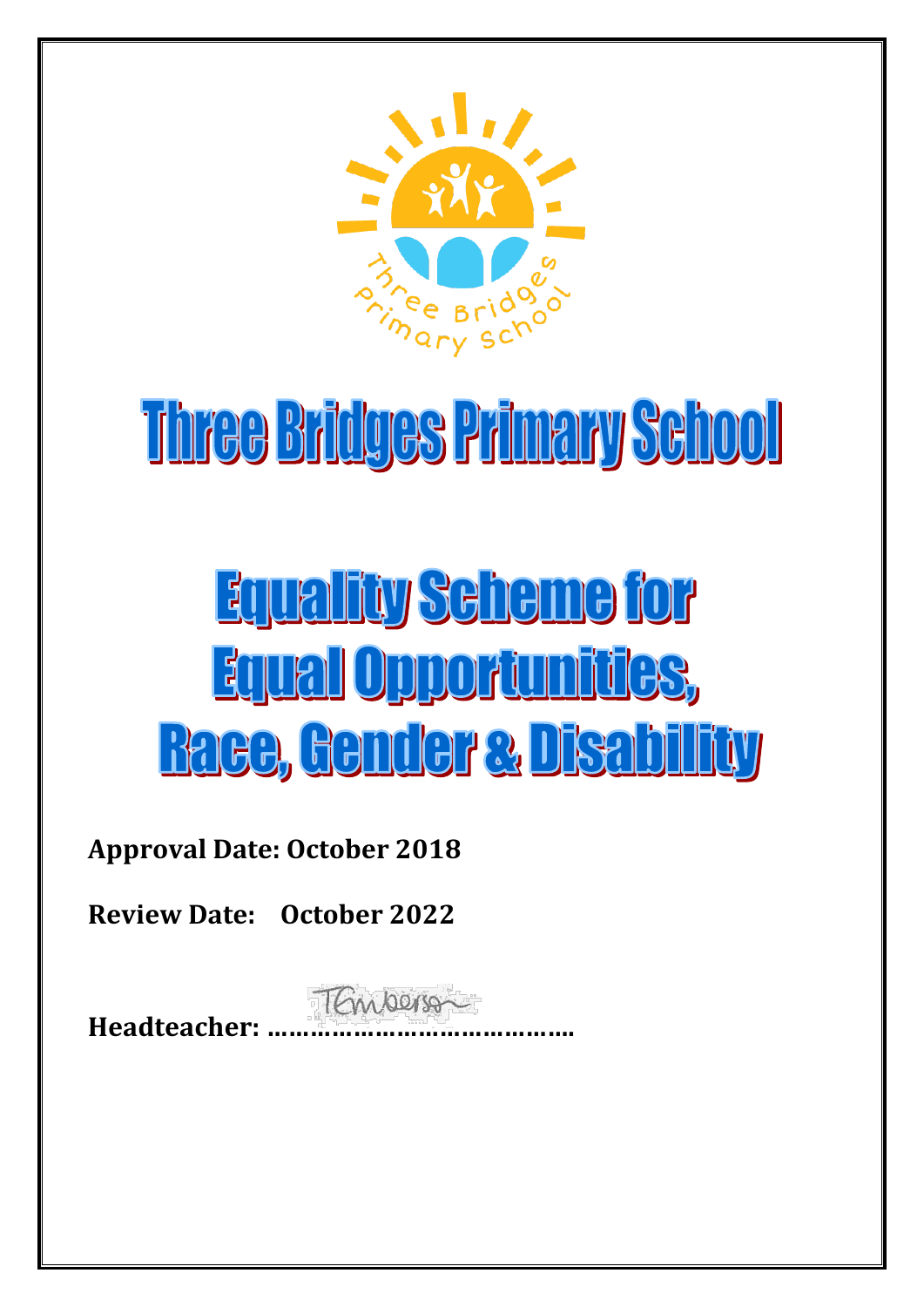#### **Introduction**

Why do we have an Equality Scheme at Three Bridges Primary School?

- To enable us to do the very best for everyone in our school community
- To comply with Equality Legislation.

The governors and school staff are committed to removing any barriers, which would impede learning, development, continuity and participation in our school. We oppose all forms of unlawful or unfair discrimination, whether because of race, colour, ethnic or national origin, sex or gender reassignment, marital status, family status, sexuality, religion or beliefs, disability, age or any other condition or requirement which places a person at a disadvantage and cannot be justified.

The equality scheme sets out how Three Bridges Primary School will overcome barriers to learning, development, continuity and participation. The staff and governors will;

- Eliminate discrimination
- Eliminate harassment related to any aspect of social identity or diversity
- Promote equality of opportunity
- Promote positive attitudes to all aspects of social identity and diversity
- Encourage participation by disabled people and people representing different aspects of social identity in public life
- Take steps to take account of difference even where that involves treating some people more favourably than others
- Create an inclusive school culture
- Produce only inclusive policies
- Use only inclusive practices
- View diversity as a rich resource

This equality scheme responds to the current equalities legislation:

- Race Relations Act (RRA) 1976/2000 Statutory positive duty to promote racial equality, promote good race relations and eliminate unlawful racial discrimination;
- Sex Discrimination Act (SDA) 1975 (and Regulations 1999), Gender Equality Duty 2007 statutory positive duty to promote gender equality and eliminate unlawful gender discrimination;
- Employment Equality (religion or belief) (sexual orientation) Regulations 2003 extended to education, Equality Act (Part 2) 2007
	- The Act sets out that it is unlawful for schools to discriminate against a person:
	- a) in the terms on which it offers to admit him/her as a pupil
	- b) by refusing to accept an application to admit him/her as a pupil, or
	- c) where he/she is a pupil of the establishment:
	- in the way which affords him/her access to any benefit, facility or service
	- by refusing him/her access to a benefit, facility or service
	- by excluding him/her from the establishment
	- by subjecting him/her to any other detriment
	- Disability Discrimination Act (DDA) 1995/2005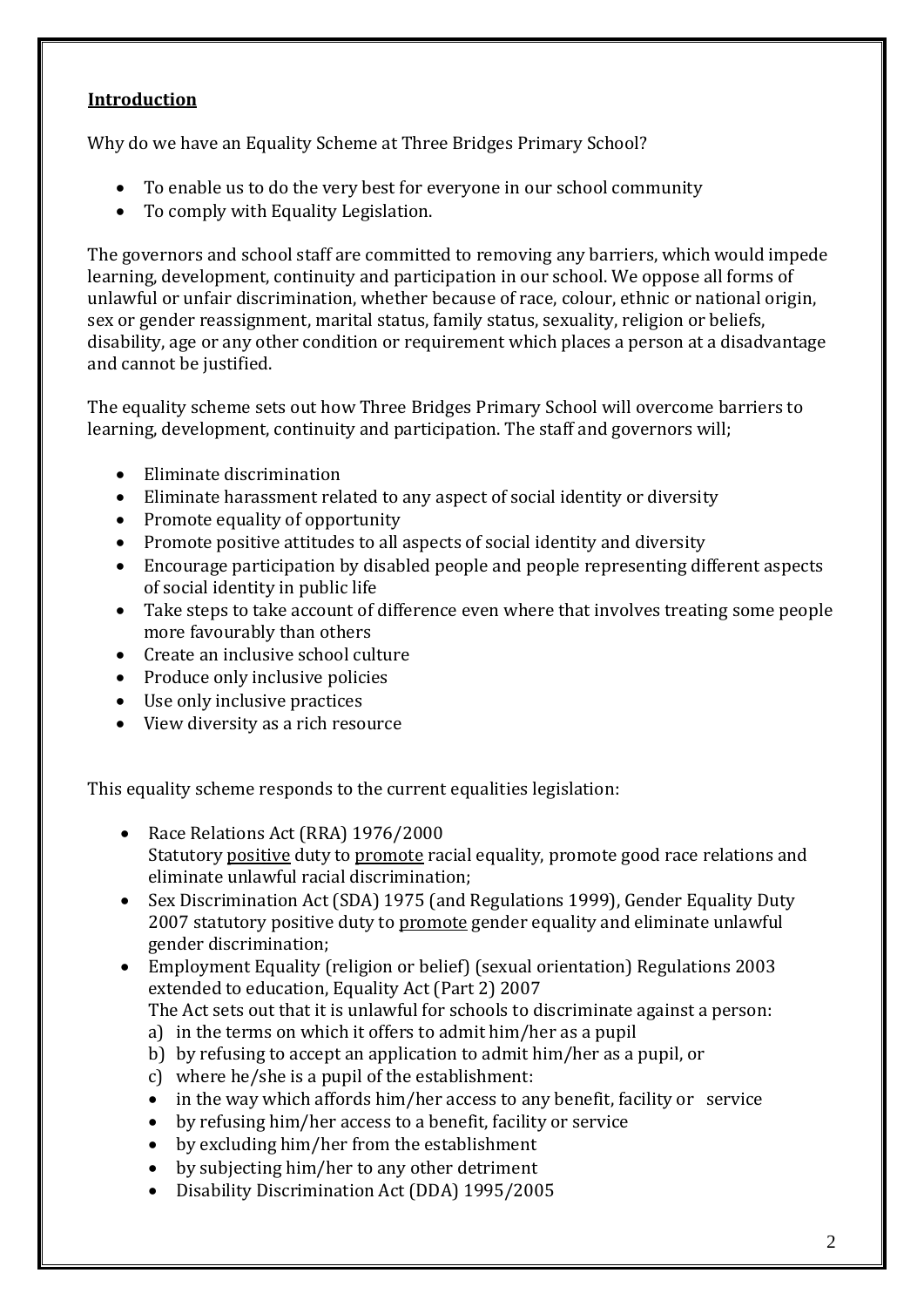- Statutory positive duty to promote equality of opportunity for disabled people: pupils, staff, parents, carers and other people who use the school or may wish to, and eliminate unlawful discrimination;
- Education and Inspections Act 2006, duty to promote community cohesion. By "community cohesion" the school is endorsing and adopting the definition provided by Alan Johnson, 2006, as:

"….working towards a society in which there is a common vision and sense of belonging by all communities; a society in which the diversity of people's backgrounds and circumstances is appreciated and valued; a society in which similar life opportunities are available to all; and a society in which strong and positive relationships exist and continue to be developed in the workplace, in schools and in the wider community.

This document provides, therefore, a scheme which embraces Equal Opportunities, Race Equality, Gender Equality and Disability Equality.

At Three Bridges Primary School we all work together to fulfil our personal best, academically, creatively, socially and emotionally.

Aims:

- To promote equal access to the full range of opportunities that the school provides for all, regardless of ability, background, gender, culture or beliefs
- To allow both children and adults to recognize and create their own opportunities, ensuring that the curriculum reflects the society in which they live and prepares them for the one they will enter upon leaving school.
- To consider the social and educational needs of boys and girls and ensure that all curriculum choices are equally available and accessible.
- To counter stereotyping as portrayed through the media on the grounds of gender, creed, ability or race.
- To ensure that any informal or formal barriers and inequalities are identified and removed.
- To ensure that the school curriculum, environment and ethos foster equality of opportunity.
- To record and respond appropriately to racial incidents.
- To ensure that staff have knowledge and understanding of cultural and linguistic diversity in the multicultural society in which we live.
- To ensure that all children, staff, governors, parents and the local community are aware of this policy and its contents.

- Promoting positive values, recognise attributes and opportunities and develop an understanding of ourselves and others
- Ensuring non-stereotypical use of materials, equipment, books and displays and emphasise both males and females in positive roles, regardless of race or creed
- Ensuring that the curriculum content does not discriminate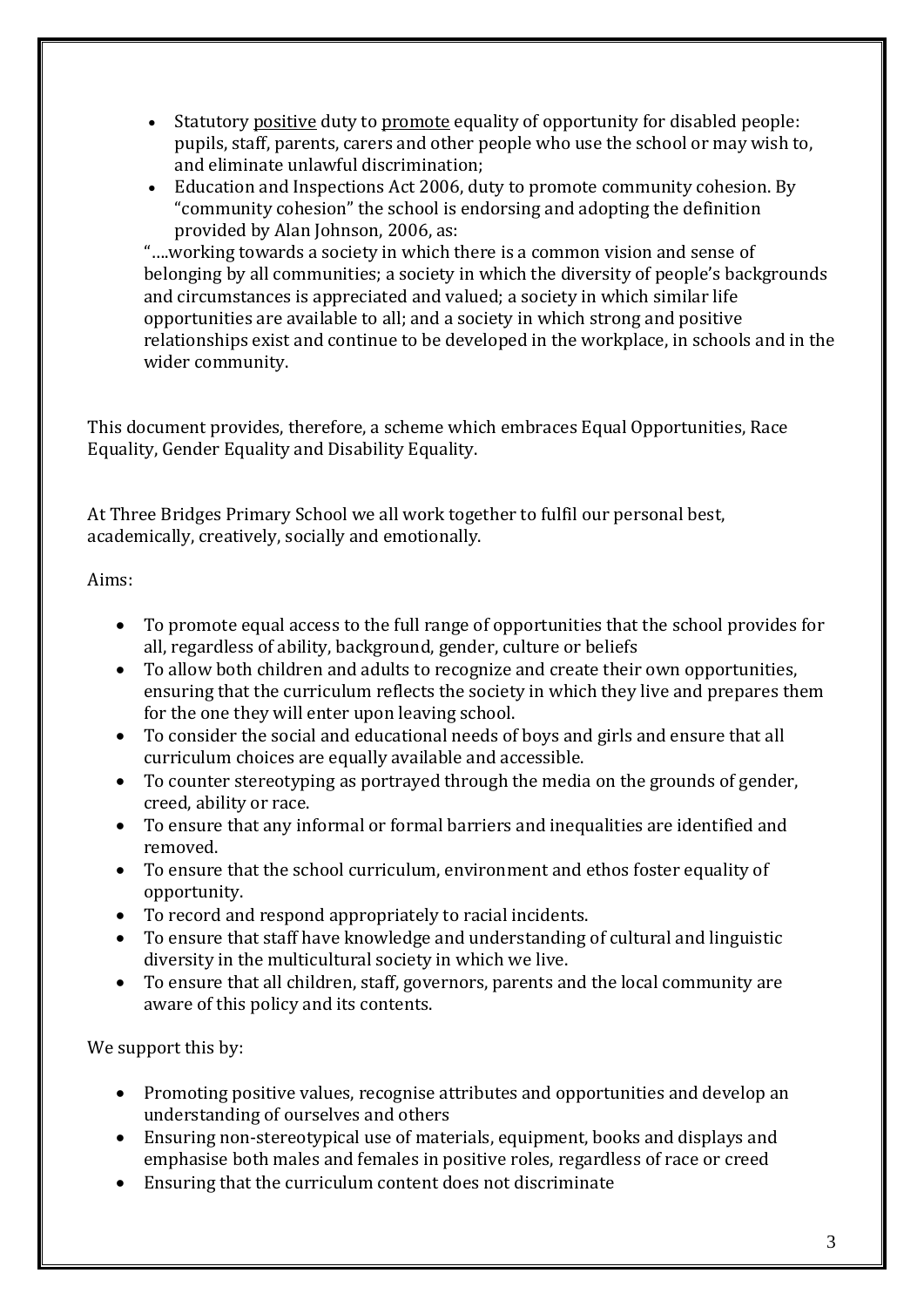- Encourage children to choose all curriculum areas and to work with "friends" and "partners" of both sexes
- Being aware that the daily organization of the school does not reinforce traditional gender roles
- Assessing and reviewing education provided for all children, ensuring no bias or inequality
- Assessing methods of education, environment and relationships, ensuring there is no explicit or implicit discrimination
- Recording racial incidents on the appropriate racial incidents form
- Providing training for all staff in order to develop their knowledge and understanding of the multicultural society in which we live

### **Race Equality**

Three Bridges Primary School lies at the heart of a diverse and multi-cultural community. At present we have 215 EAL pupils with 44 different languages/dialects spoken.

We value diversity and welcome pupils and staff from all cultures. Through our curriculum we reflect and provide opportunities for pupils to learn about life in our multicultural society. All pupils and staff are valued and our aim is to ensure that each individual achieves his or her full potential.

Aims:

- To enable the children to make informed choices and stay safe
- To develop the children's understanding of how to stay healthy
- To develop the skills, abilities and confidence to enjoy life and achieve
- To empower the children to make a positive contribution to the community
- To ensure the children have the skills and knowledge to secure their future economic well being.

- Ensuring that all pupils and staff are encouraged and able to achieve to their full potential
- Respecting and value differences between people
- Preparing pupils for life in a diverse society
- Acknowledging the existence of racism and take steps to prevent it
- Making the school a place where everyone, irrespective of their race, colour, ethnic or national origin, feels welcomed and valued
- Promoting good relations between different racial groups within the school and within the wider community
- Opposing all forms of racism, racial prejudice and racial harassment
- Being pro-active in tackling and eliminating unlawful discrimination
- Having clear procedures in place to ensure that all staff deal with all forms of bullying and harassment promptly, firmly and consistently
- Ensuring that all incidents of harassment are recorded and monitored using the West Sussex Racist Incident Reporting Form
- Training staff to deal effectively with bullying, racist incidents, racial harassment and prejudice.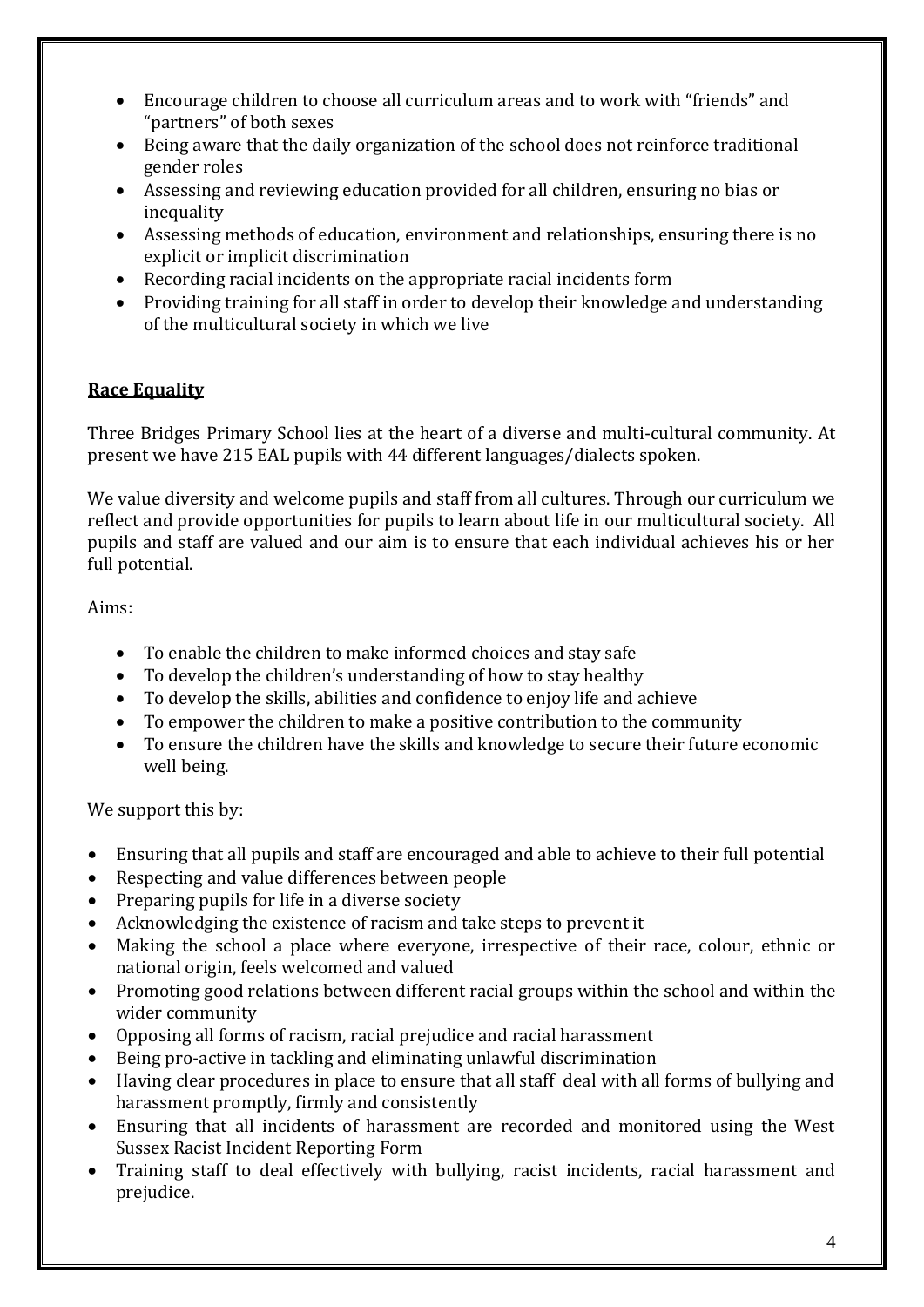This policy is central to our values in welcoming students and staff from all ethnic minority backgrounds and cultures. It impacts on all other policies and is reflected in our approach to:

- Staff recruitment
- Induction
- Professional development
- Performance Management
- Curriculum content
- The school environment (displays etc.)
- Transfer procedures
- Exclusions
- Membership of the Governing Body

#### **Roles and Responsibilities**

It is the responsibility of everybody involved with the school to respect and celebrate each other's differences.

It is the role of all staff to teach pupils about and celebrate our diverse ethnic and cultural society and to promote a positive attitude towards this. Included within this should be the teaching of ways in which pupils should raise and report issues to appropriate adults.

The Governing Body along with the Headteacher will be responsible for ensuring that the Policy is complied with fully.

Compliance to this policy will be monitored in a variety of ways through-

- The School Development Plan
- Planning
- Individual Education Plans
- Mini Governor Meetings
- Staff Meetings
- Performance
- Attendance
- Exclusions

#### **Breach of Policy**

A racist incident is any incident which is perceived to be racist by the victim, or any other person. Incidents such as racist remarks, racial harassment, bullying and name calling should be reported to the Headteacher or Assistant Headteachers.

The school will record and report all racist incidents on the West Sussex Racist Incident Reporting Form. Parents and Governors should be informed and appropriate action taken to deal with them.

An allegation of racist behaviour on the part of any member of the school staff is a serious matter which will be investigated and dealt with under appropriate disciplinary procedures.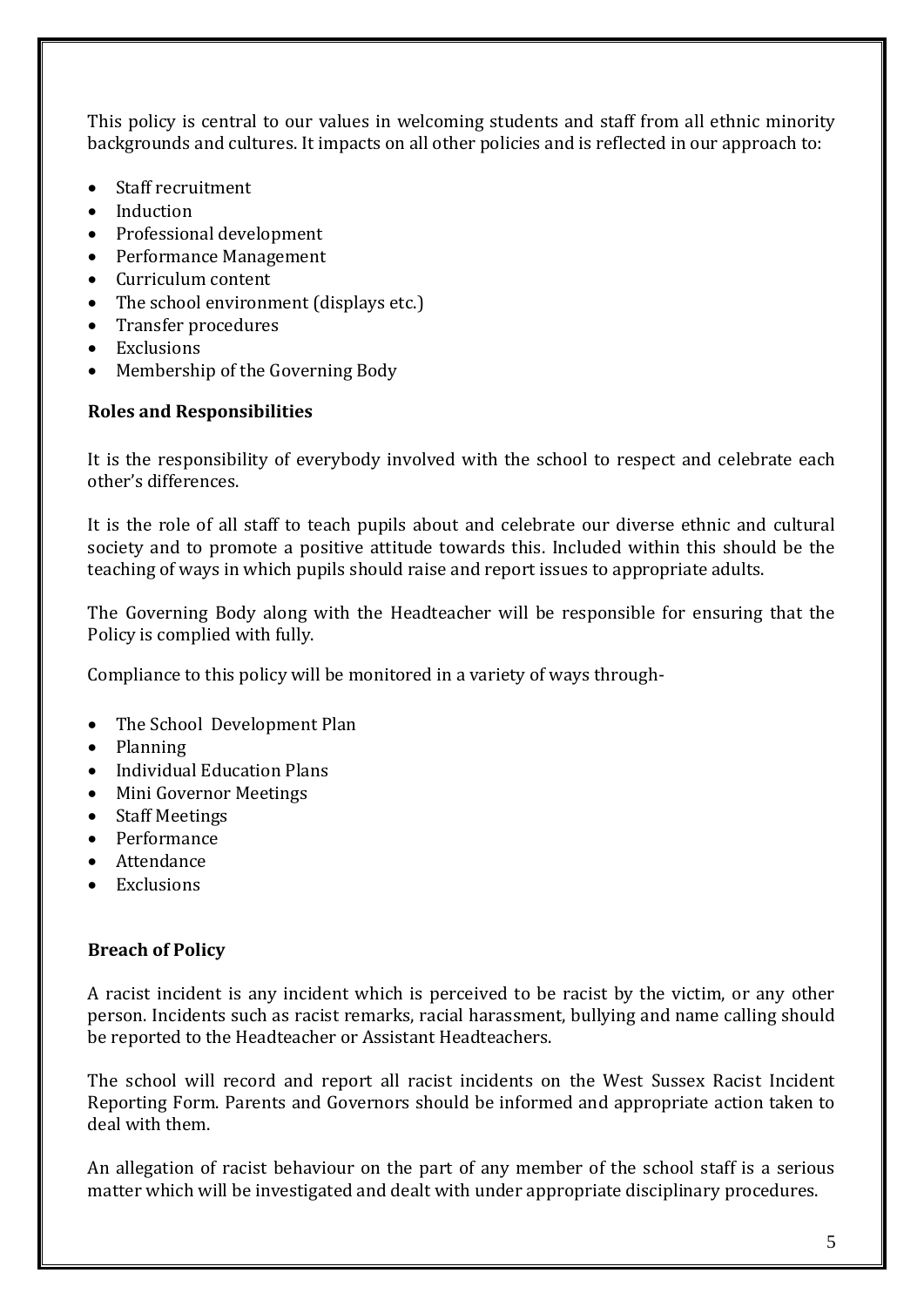Appropriate pastoral support for both the victim and the perpetrator will be identified and provided.

## **Gender Equality**

#### **Introduction**

We understand that despite thirty years of individual legal rights to sex equality there is still widespread discrimination and persistent gender inequality. Both sexes suffer from the stereotyping of their roles and needs and such stereotyping has to be understood, challenged and overcome.

### **Aims**

- To eliminate unlawful sexual discrimination
- To eliminate sexual harassment
- To promote gender equality

By unlawful sexual discrimination we mean treating one person less favourably than another on grounds of sex or gender. We understand that this could be done directly but that it could also occur indirectly. Indirect discrimination means that a particular policy or practice may impact more negatively on one gender than on the other, or may favour one gender to the disadvantage of the other.

By sexual harassment we refer to behaviour or remarks based on a person's sex or gender, perceived to be unpleasant, threatening, offensive or demeaning to the dignity and selfesteem of the recipient or subject. We see such behaviour as also damaging to the perpetrator.

We understand 'sex' to refer to the **biological** differences between males and females and 'gender' to refer to the wider **social** roles and responsibilities which structure our lives. By promoting gender equality our intention is to recognize and help overcome those lasting and embedded patterns of advantage and disadvantage which are based on socially ascribed gender stereotypes and assumptions.

We understand that in some circumstances it may be appropriate to treat girls and boys, and women and men differently, if that action is aimed at overcoming previous, current or possible future disadvantage.

The recruitment of staff procedures do not allow for discrimination against a person on grounds of gender. Where we are uncertain whether there is a genuine occupational requirement for preference to be given to the employment of someone of a particular gender we will seek specialist advice.

- Collecting and analyse school data and other gender equality relevant information, including data about our local area
- Consulting all staff, children, parents and relevant local communities
- Reviewing all our school policies and practices to assess the ways in which they might impact on gender equality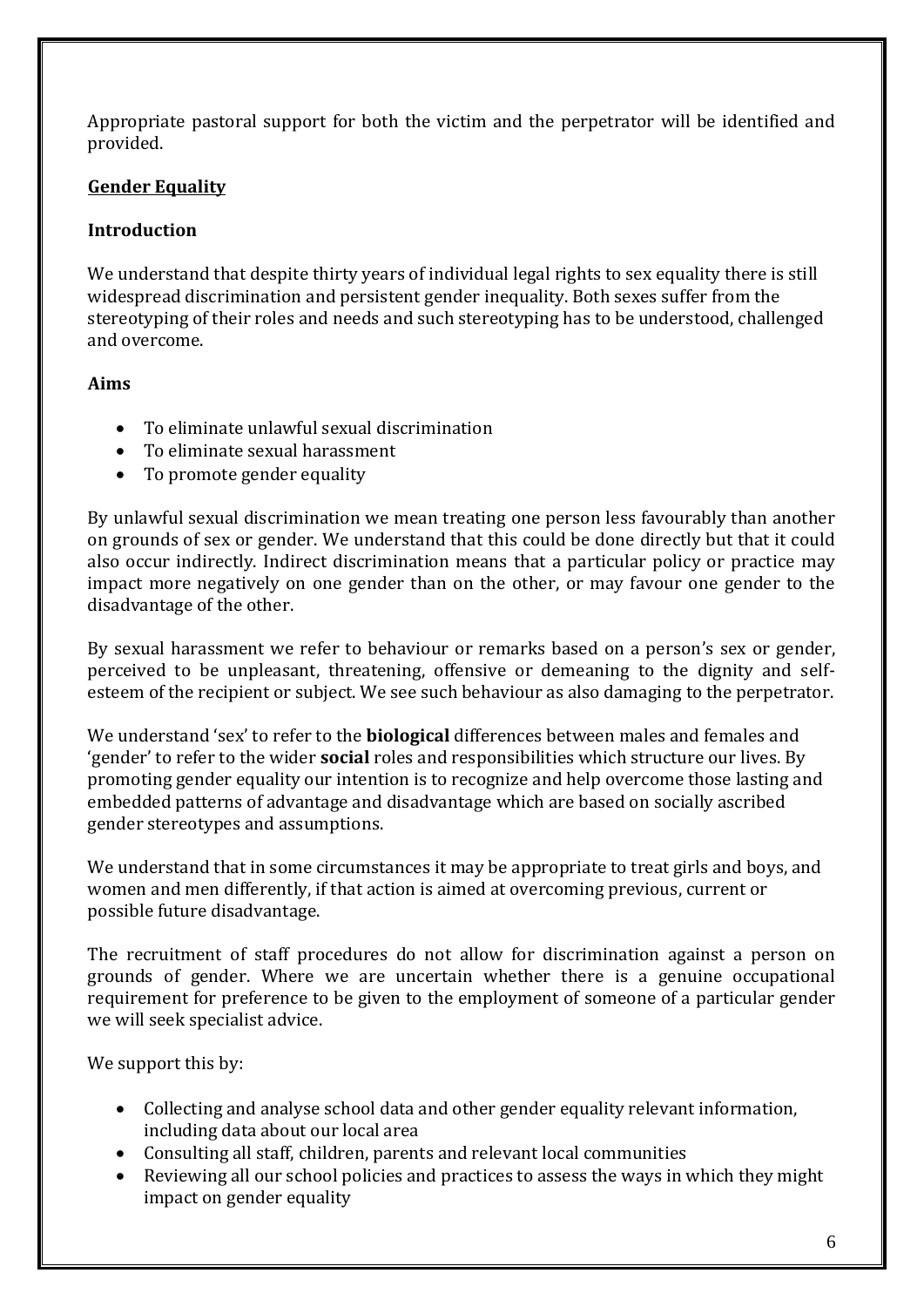- Ensuring that governors, staff, children, parents and others in our school are accountable and understand their responsibilities with regard to preventing discrimination and harassment and promoting gender equality
- Assessing and address the causes of any gender pay gap

### **Roles and Responsibilities**

All governors, staff, volunteers, children and their families need to develop an appropriate understanding of, and act in accordance with, the school's Gender Equality Policy and in addition the school governors are responsible for ensuring that the School prepares, publishes, implements, reports on and reviews a Gender Equality Policy and Action Plan.

All staff have a responsibility to deal with incidents of sexual harassment or bullying; help eliminate unlawful discrimination; prepare and/or help deliver a curriculum, learning and teaching methods, classroom organisation and assessment procedures, behaviour management, school journeys and extended school activities (including work with parents) that take account of the need to eliminate unlawful discrimination and harassment and promote gender equality.

Pupils and parents have a proportionate responsibility to understand and act in accordance with the policy, as do visitors to the school.

The Headteacher works with the SLT to ensure that –

- The Policy and Action Plan are implemented
- Staff recruitment, training opportunities and conditions promote gender equality
- All staff, pupils and their parents are consulted regarding, and are aware of the school's responsibilities to meet, the Gender Equality Duty
- Existing and planned policies are assessed for the ways in which they impact on gender equality
- Curriculum planning, learning and teaching methods, classroom organisation and assessment procedures, behaviour management, school journeys and extended school activities take account of the need to promote gender equality
- Incidents of sexual/gender bullying or harassment are dealt with according to our Behaviour/Anti-Bullying policy

# **Breach of Policy**

We understand that eliminating gender discrimination and harassment and promoting gender equality is in part an education function and a matter of cultural change. Where possible, breaches of the policy will be dealt with in a manner appropriate to the level of the breach, and with the intention of bringing about the relevant changes. More serious breaches of this policy will be dealt with in accordance with our school's anti-bullying and harassment procedures, and the disciplinary procedures for staff.

Where safeguarding issues based on sex and gender come to the attention of the school these will be dealt with according to our child protection procedures.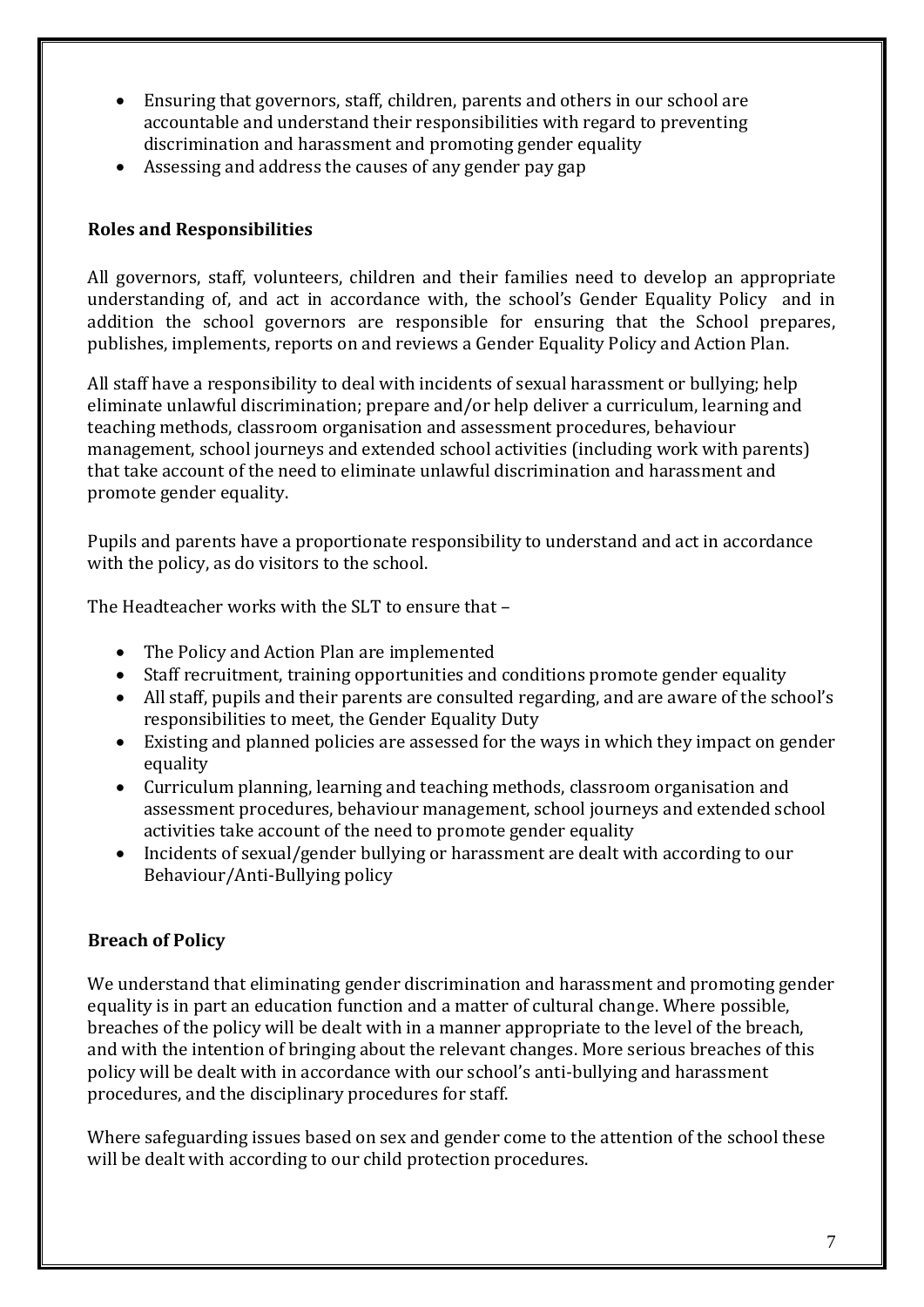#### **Disability Equality**

#### **Introduction**

It is unlawful for schools to discriminate against disabled pupils. A school discriminates if it treats a disabled pupil or prospective pupil less favourably than another for a reason related to their disability and without justification and if it fails, without justification, to take responsible steps to avoid placing disabled pupils at a substantial disadvantage. This duty is often known as the 'reasonable adjustments' duty.

At Three Bridges Primary School we all work together to fulfil our personal best, academically, creatively, socially and emotionally.

#### **Aims**

- To eliminate discrimination
- To eliminate harassment related to disability
- To promote equality of opportunity between disabled people and others
- To promote positive attitudes towards disabled people
- To encourage participation by disabled people in public life
- To take account of disabled people's disabilities even where it involves treating disabled people more favourably than other people.

- Promoting equality of opportunity for all disabled people
- Ensuring the governing body are responsible for the implementation of the DDA duties
- Recognising three sets of duties
	- o disability discrimination duties in part 4 of the DDA which provide protection from discrimination
	- o the planning duties in part 4 of the DDA which provide for improvements to increase access, over time.
	- o the Special Educational Needs duties in the Education Act 1996 which provide auxiliary aids and services
- Ensuring all staff are aware of how the duties should be implemented in their
- specific areas of responsibility
- Recognising the needs of all groups within the school and ensuring they have
- access to all areas of the school for their learning, welfare, equality and safety
- Ensuring provision is planned to provide safe entry and exits from the building
- Having high expectations for all
- Ensuring all plans are guided by the National Curriculum Inclusion Statement and
- aims of the school curriculum
- Ensuring that all children have access to all elements of the curriculum
- Working closely with parents and seeking views and responses from our stakeholders
- Thinking ahead and anticipating the barriers disabled children and adults may face and remove or minimise them before individuals are placed at a substantial disadvantage
- Making reasonable adjustments in admissions, exclusions and 'education and associated services'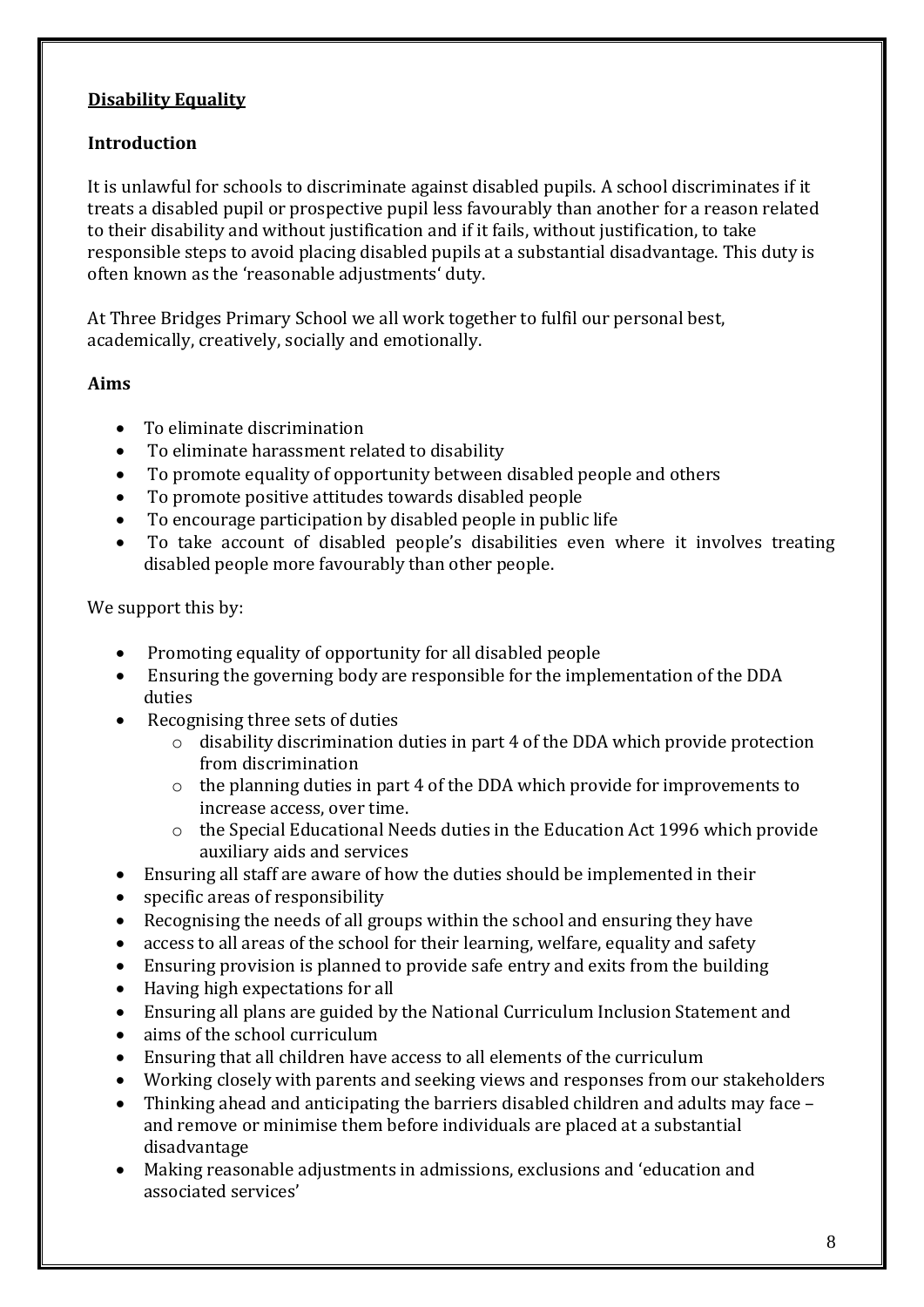- Improving the provision of information for disabled children where it is provided in writing for pupils who are not disabled
- Ensuring suitable staff are trained for the moving of children with disabilities during times of emergency.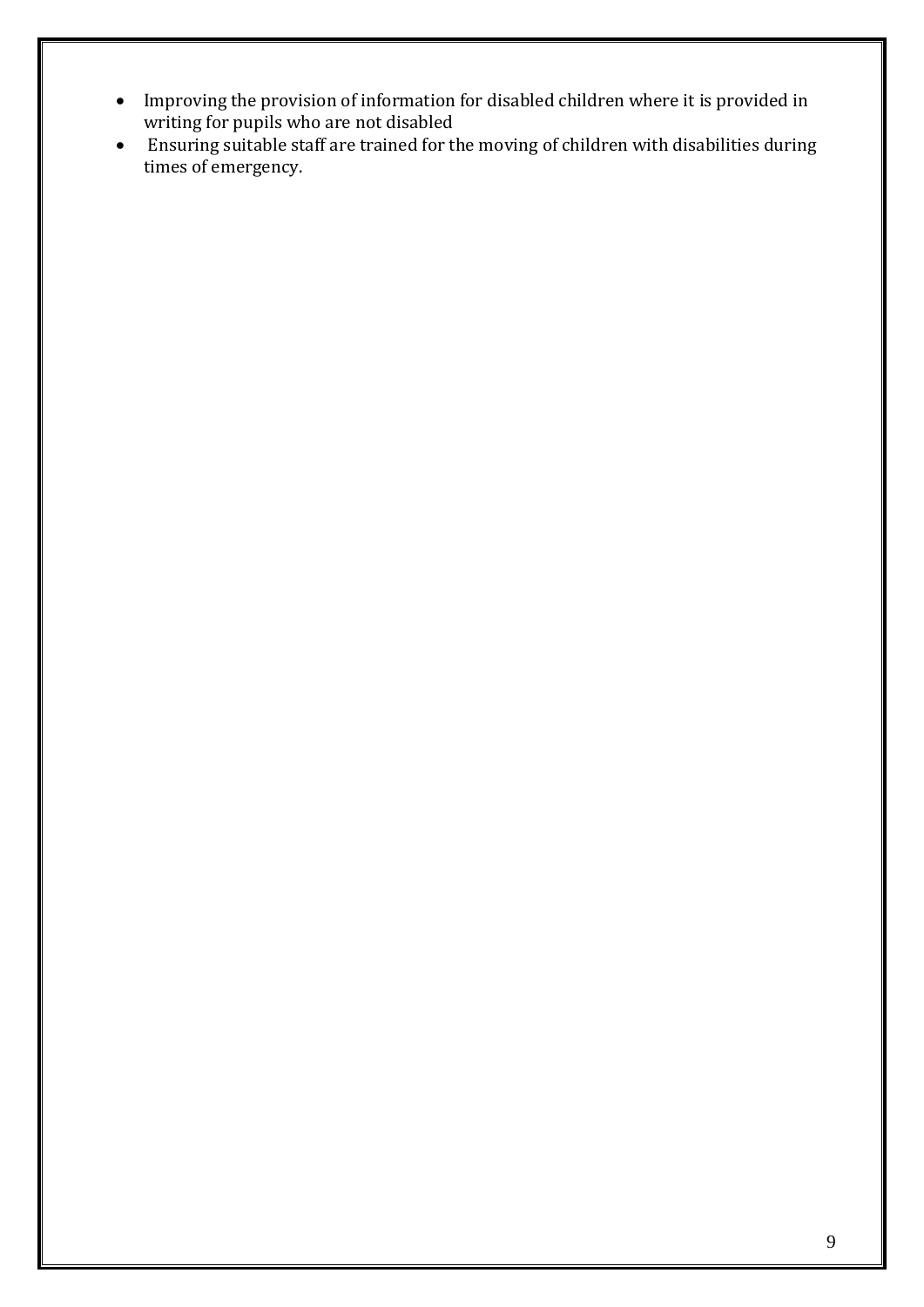# **Race Equality Plan Action Plan to Address the General Duty to Promote Race Equality**

|                                                                                     | <b>Action Required</b>                                                                                                                                 | <b>By Whom</b>                                                                                   |
|-------------------------------------------------------------------------------------|--------------------------------------------------------------------------------------------------------------------------------------------------------|--------------------------------------------------------------------------------------------------|
| 1. Promote equality of<br>opportunity                                               | a) Continue to ensure all children<br>have equal access to all areas of<br>curriculum and extra-curricular<br>activities                               | Headteacher supported by all<br>staff, governors and other<br>members of the school<br>community |
|                                                                                     | b)Continue to ensure all staff<br>undertake appropriate training to<br>ensure they are fully aware of their<br>obligations under the law               |                                                                                                  |
| 2. Identify and<br>eliminate any unlawful<br>discrimination or racial<br>harassment | a) Continue to comply with local<br>authority procedures for reporting<br>incidents                                                                    | Headteacher supported by all<br>staff, and by the appointed<br>diversity governors               |
| 3. Promote good<br>relations between<br>different ethnic groups                     | a) To continue to ensure all areas of<br>the curriculum include respect for<br>the beliefs and traditions of all<br>ethnic and socially diverse groups | Headteacher supported by all<br>staff, governors and other<br>members of the school<br>community |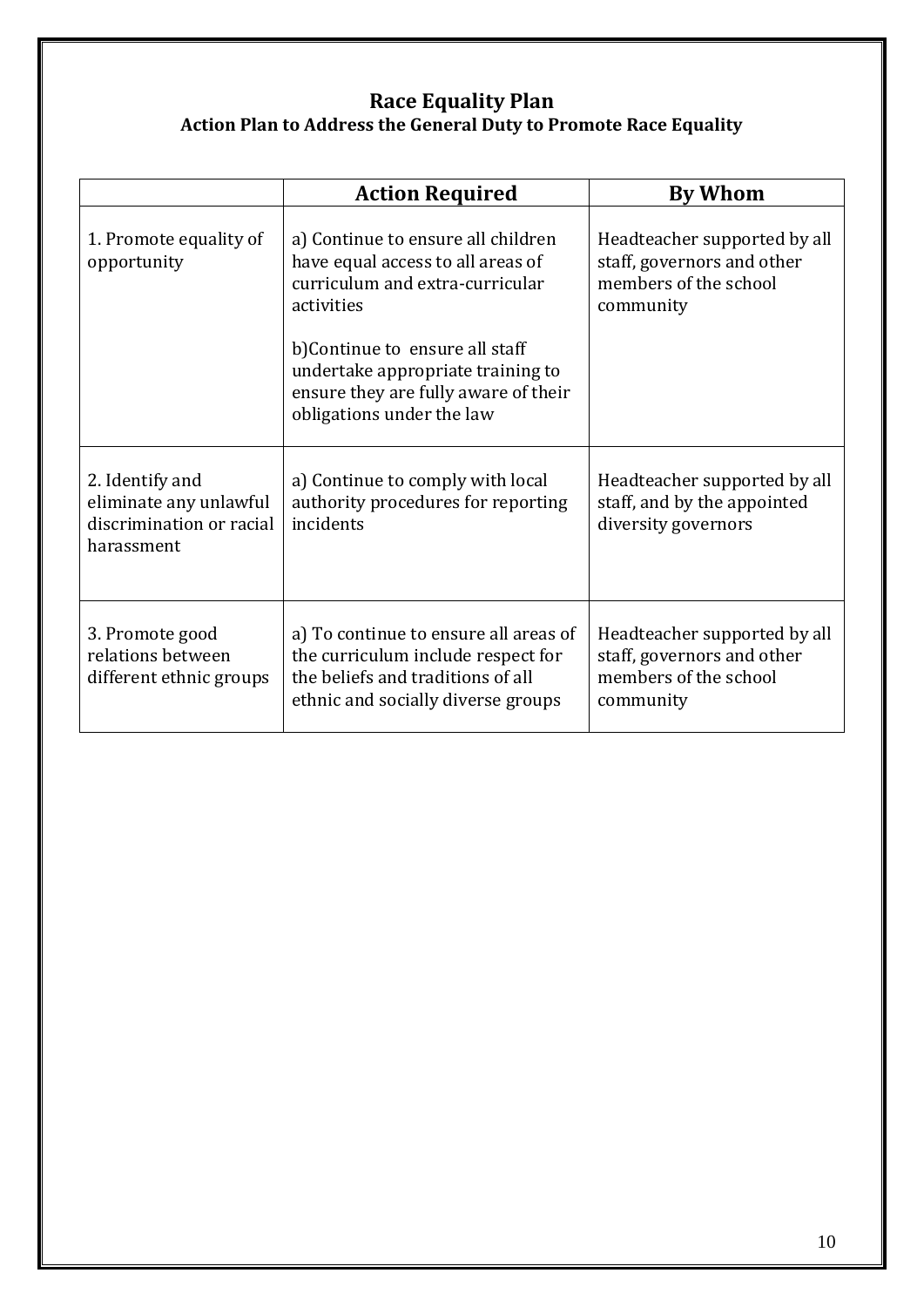# **Disability Equality Plan 2014 Action Plan to Address the General Duty to Promote Disability Equality**

|                                                                                                        | <b>Action Required</b>                                                                                                                                      | <b>By Whom</b>                                                                                   |
|--------------------------------------------------------------------------------------------------------|-------------------------------------------------------------------------------------------------------------------------------------------------------------|--------------------------------------------------------------------------------------------------|
| 1. Promote equality of<br>opportunity                                                                  | a) Continue to ensure all children<br>have equal access to all areas of<br>curriculum and extra-curricular<br>activities<br>b) Continue to ensure all staff | Headteacher supported by all<br>staff, governors and other<br>members of the school<br>community |
|                                                                                                        | undertake appropriate training to<br>make them fully aware of their<br>obligations under the law                                                            |                                                                                                  |
| 2. Identify and<br>eliminate any unlawful<br>discrimination or<br>harassment                           | a) Continue to ensure appropriate<br>monitoring systems are in place                                                                                        | Headteacher supported by all<br>staff                                                            |
| 3. Promote positive<br>attitudes to disability<br>and encourage<br>participation by<br>disabled people | a) To continue to ensure all areas of<br>the curriculum include<br>opportunities for disabled people to<br>participate                                      | Headteacher supported by all<br>staff, governors and other<br>members of the school<br>community |